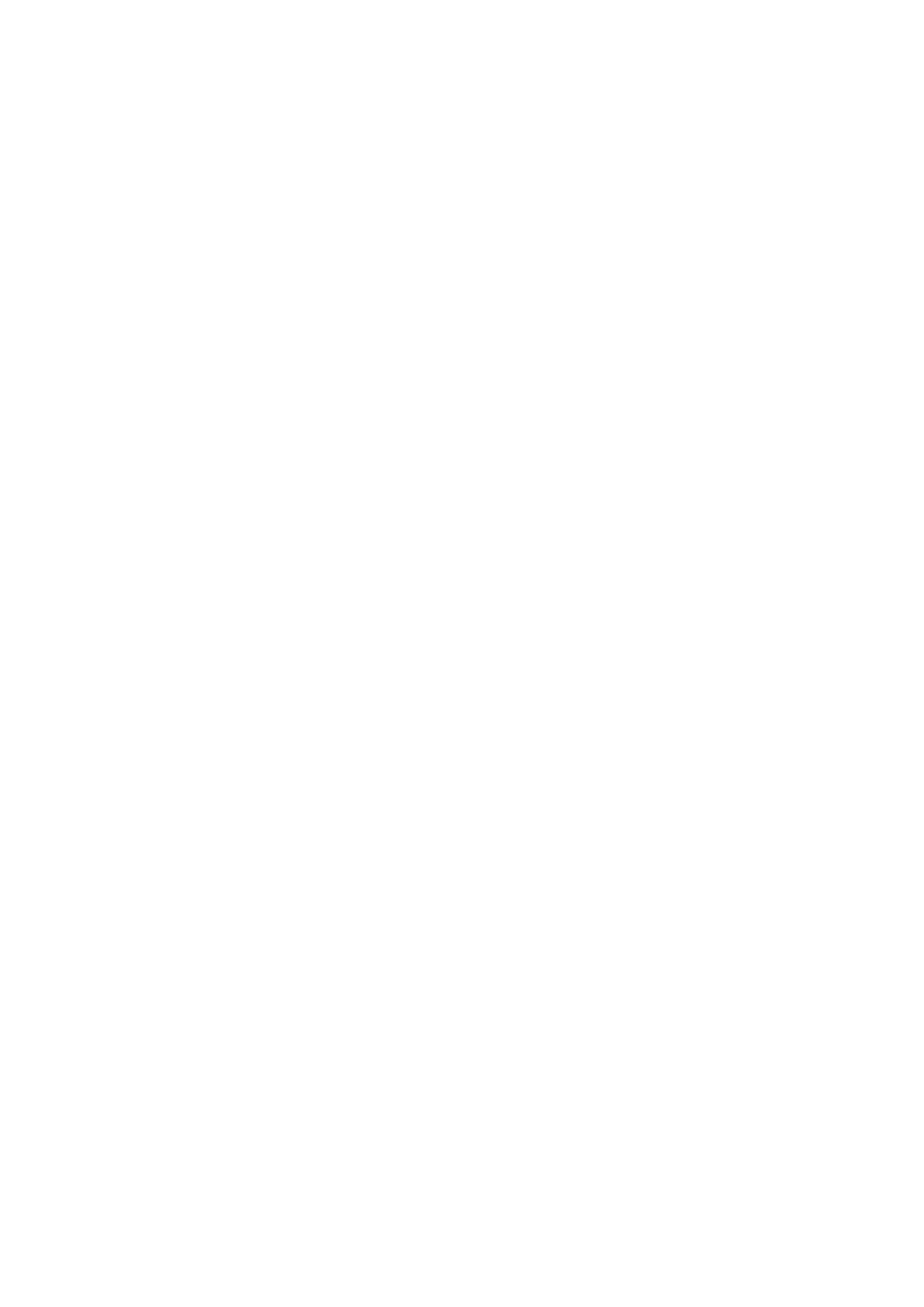# Creativity and Innovation Best practices from EU Programmes

Brussels 2-3 March 2009

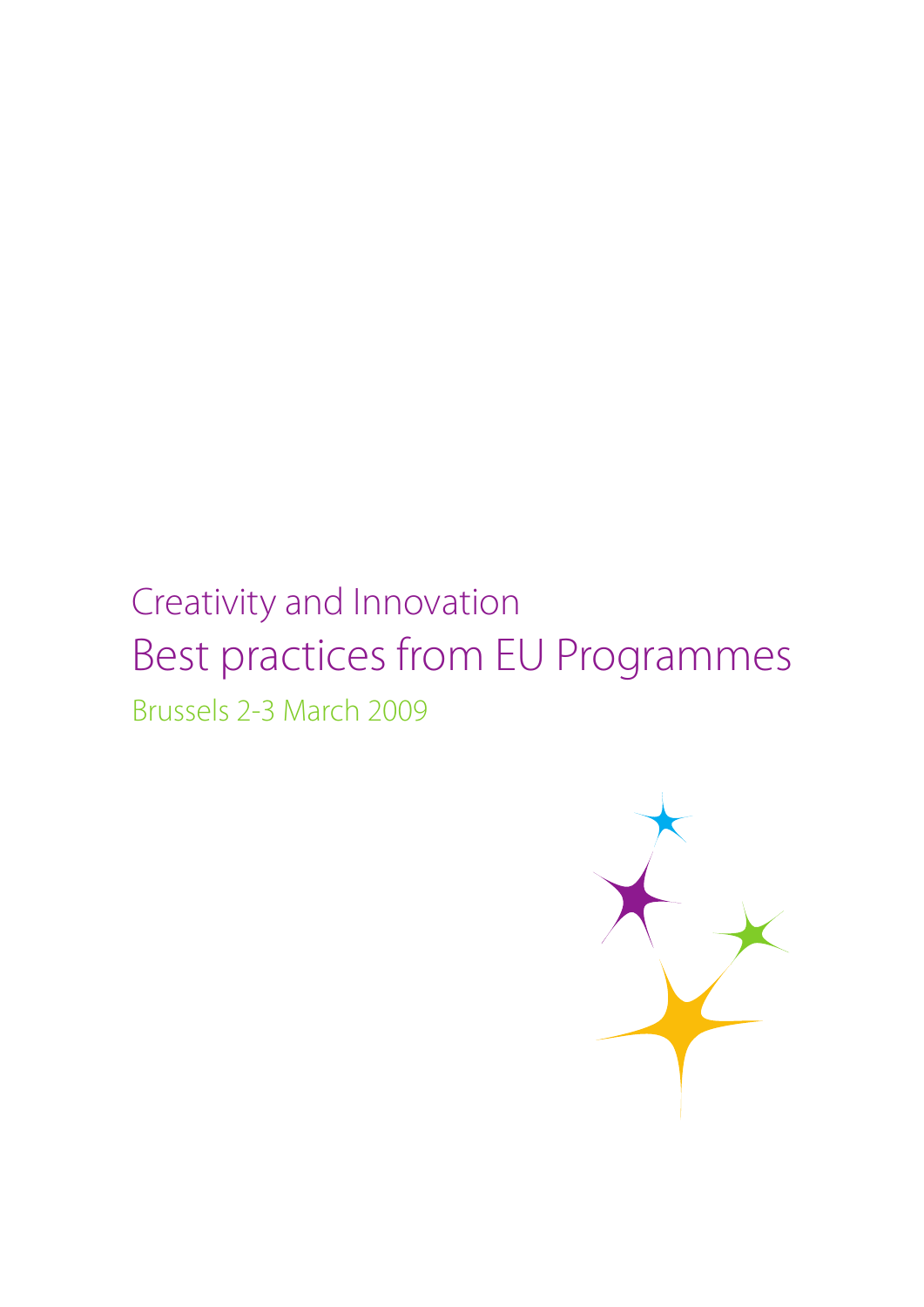# **Monday,** 2 March 2009

#### **09h30 Registration of participants**

#### Room Alcide de Gasperi – second floor

**10h00 Welcome by moderator** Vladimir Šucha, Director Culture, Multilingualism and Communication-European Commission- Directorate General Education and Culture

 **Opening of the conference by** Odile Quintin, Director General, European Commission - Directorate General Education and Culture

**10h15 Debate, animated by Odile Quintin** 

#### **Participants:**

- Jakub Dürr, Vice-Minister of Education, Youth and Sports of the Czech Republic
- Ulrich Fuchs, Deputy Artistic Director of Linz European Capital of Culture 2009
- Prof. Daria Gołębiowska-Tataj, Researcher and Member of the European Institute of Technology Governing Board (EIT)
- Prof. Erik Spiekermann, Typographic designer, CEO of Edenspiekermann, Amsterdam Berlin and Ambassador of the European Year of Creativity and Innovation 2009
- A Member of the European Parliament (tbc)

# **11h15** COFFEE BREAK

- **11h45 «Youth speaks» : The word to young people, animated by** Odile Quintin. - Lindita Komani, President of « Know & How » (Junior Enterprise) at Graz (AT) - Cyril Agnelot, Young entrepreneur (Leonardo da Vinci Cre'Actor project) (FR)
- **12h15 Announcement of the workshops by** Vladimir Šucha

**Inauguration of the exhibition by Odile Quintin** 

- **13h00** LUNCH
- **14h30 Workshops:**

Room Alcide de Gasperi – second floor

#### **1) Creativity and innovation in lifelong learning**

**Chair:** Paul Roberts, Director of Strategy at Improvement and Development Agency - IDEA (UK)  **Rapporteur:** Guy Claxton, Professor of the Learning Sciences at the University of Winchester and Co-Director of the Centre for Real-World Learning (UK)

#### **Participants:**

- LEADERS (Comenius-DG EAC), Mary Lynch (IE)
- Competence Platform for Artists (DG Regio), Angelika Buehler (DE)
- Immigration Professionals Experience Integration in Turkey (Grundtvig-DG EAC), Noureddine Erradi (NL)
- RITA DP (DG EMPL), Anabela Herculano Raposo (PT)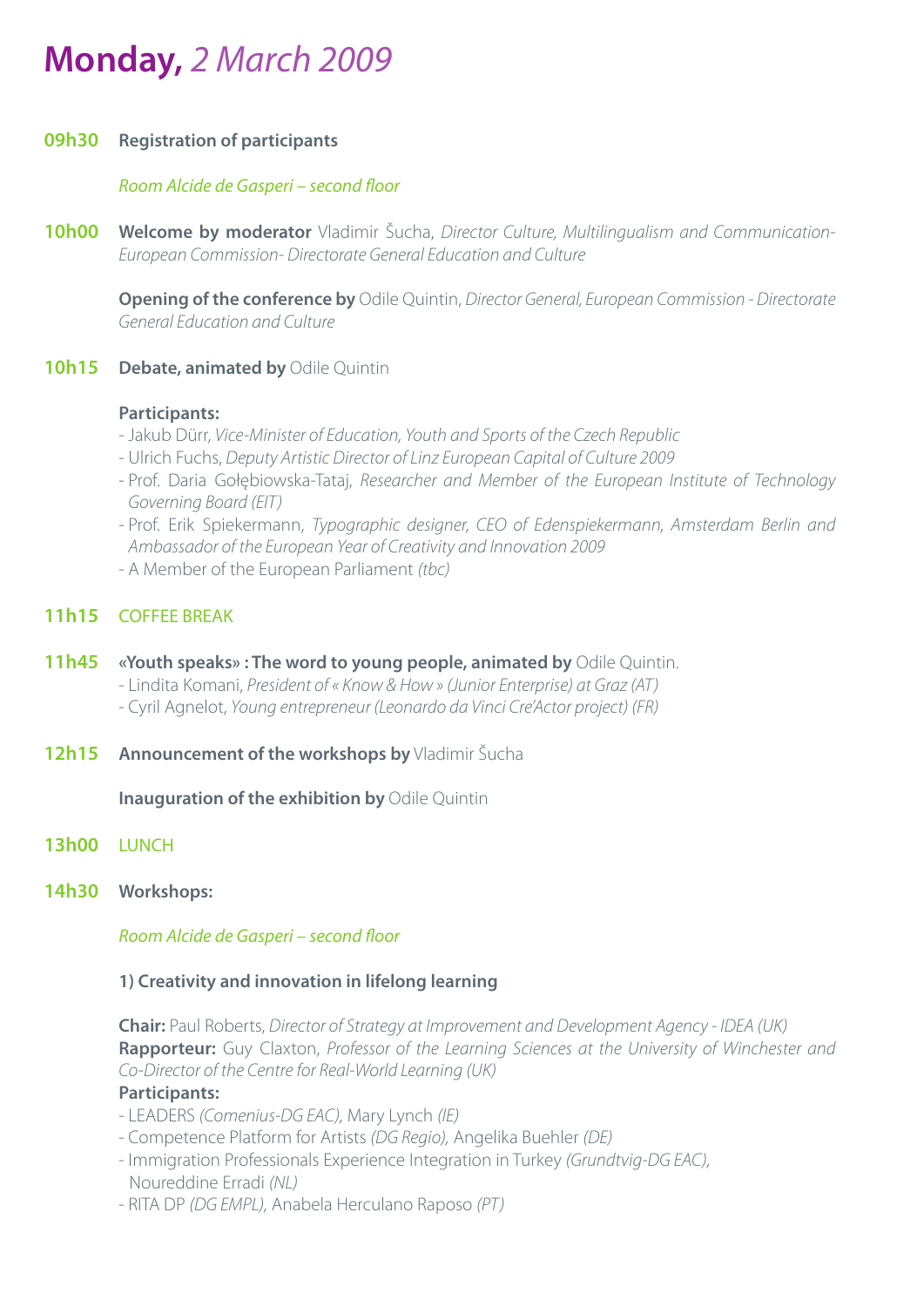# **Monday,** 2 March 2009

### Room Jean Durieux – 1st floor

### **2) Creativity, innovation and entrepreneurship**

 **Chair:** Anders Lundström, Founder and Former President of the Swedish Foundation for Small Business Research (SE)

**Rapporteur:** Søren Kristensen, Managing Director of Techne (DK) **Participants:** 

- Cre'Actor (Leonardo da Vinci-DG EAC), Valérie Brenot (FR)
- KEINS (DG RTD), Franco Malerba (IT)
- Inno-Forest (Erasmus-DG EAC), Miika Kajanus (FI)
- ADMIRE (DG ENTR), Ingrid van der Wacht (NL)

# Room Lord Jenkins – ground floor

# **3) Cultural awareness and expression**



 **Chair:** Michael Wimmer, Founder and General Manager of Educult - Institute for Cultural Policy and Cultural Management (AT)

**Rapporteur:** Marianne Poncelet, Secretary General of the Jehudi Menuhin Foundation

### **Participants:**

- E-games: Empowering youth work (Youth-DG EAC), Rosen Petkov (BG)
- Treasures from European Film Archives (DG INFSO), Claire Gadéa (FR)
- MORITZ (Culture-DG EAC), Martin Koplin (DE)
- Everybody's Song (Youth-DG EAC), Reinhard Eckert (CY)

# Room Sicco Mansholt – ground floor

### **4) Creative partnerships**

**Chair:** Ilona Kish, Secretary General of Culture Action Europe **Rapporteur:** Zora Jaurova, Artistic Director for Košice-European Capital of Culture 2013 (SK) **Participants:** 

- Sonic Studio (DG Regio), Katarina Delsing (SE)
- Liverpool, Capital of Culture 2008 (DG EAC), Neil Peterson (UK)
- Innovation C.I.R.C.U.S (DG ENTR), Annette Borchsenius (DK)
- Little Explorers: look-think-talk-imagine-realize (Comenius-eTwinning-DG EAC), George Glass (UK)

# **16h30** COFFEE BREAK

- **17h00 First conclusions from workshops by the rapporteurs, animated by Vladimir Šucha**
- **17h30 Keynote address and launch of the electronic platform EVE** by Ján Figel, Member of the European Commission responsible for Education, Training, Culture and Youth
- **18h00 Press conference** followed by a cocktail